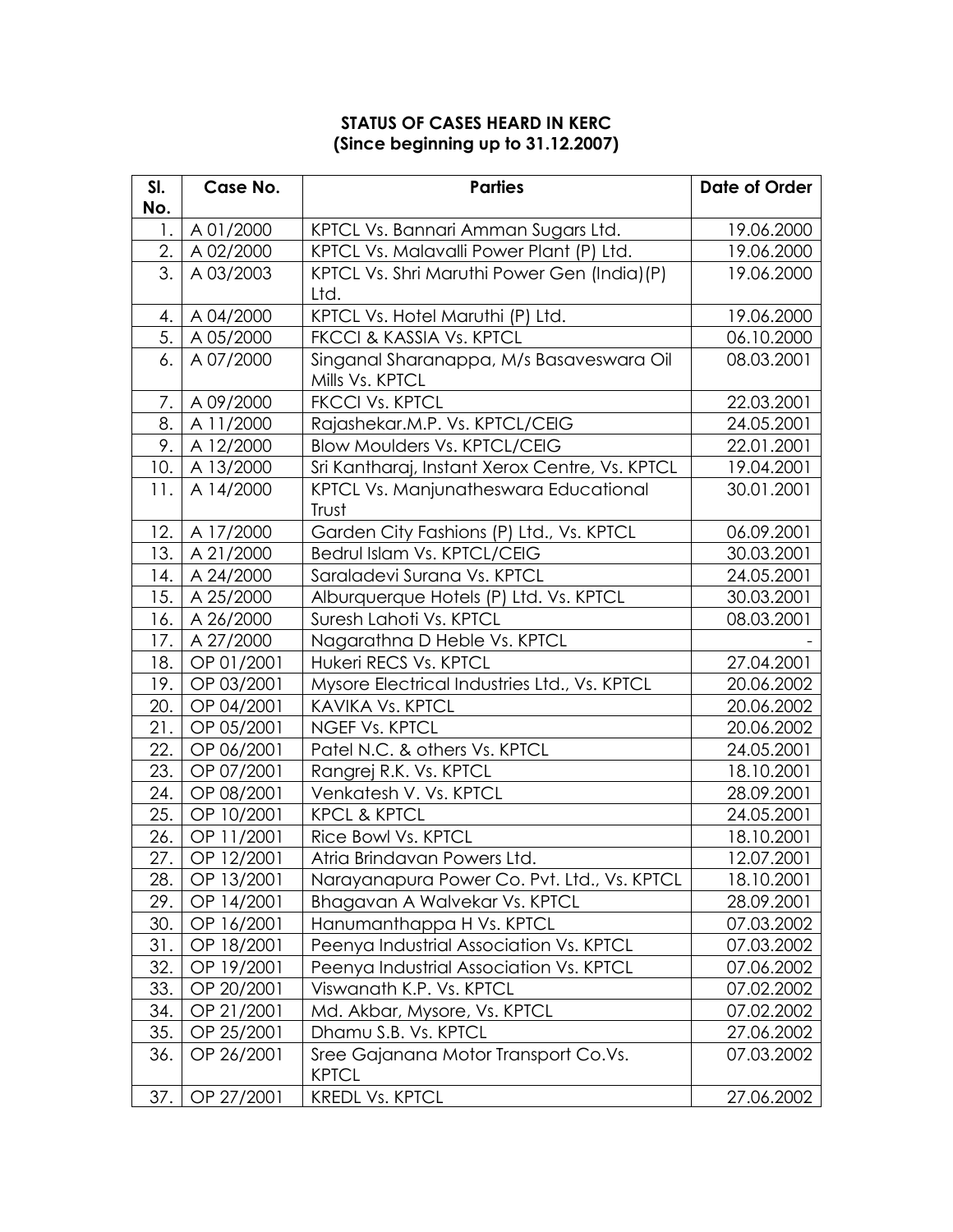| SI.        | Case No.                              | <b>Parties</b>                                               | Date of Order            |
|------------|---------------------------------------|--------------------------------------------------------------|--------------------------|
| No.        |                                       |                                                              |                          |
| 38.        | RO 01/2001                            | <b>KASSIA Vs. KPTCL</b>                                      | 19.04.2001               |
| 39.        | RP 02/2001                            | LR Engineers Vs. KPTCL                                       | 19.04.2001               |
| 40.        | RP 03/2001                            | <b>Banashankari Consumers Protection Society</b>             |                          |
|            |                                       | Vs. KPTCL                                                    |                          |
| 41.        | RP 04/2001                            | Peenya Industrial Association Vs. KPTCL                      | 19.04.2001               |
| 42.        | RP 05/2001                            | <b>FKCCI Vs. KPTCL</b>                                       | 19.04.2001               |
| 43.        | RP 06/2001                            | Rayalaseema Alkalies & Allied Chemicals                      | 24.10.2001               |
|            |                                       | Ltd. Vs. KPTCL                                               |                          |
| 44.        | RP 07/2001                            | Govindappa.S. Vs. KPTCL                                      |                          |
| 45.        | RP 08/2001                            | Hukeri RECS Vs. KPTCL                                        | 24.10.2001               |
| 46.        | A 02/2001                             | Mallikarjuna Ginning Factory Vs. KPTCL                       | 20.09.2002               |
| 47.        | A 03/2001                             | Narasimha Nayak Vs. KPTCL/CEIG                               | 01.08.2002               |
| 48.        | $\overline{\text{S}}$ uo moto<br>Case | <b>KPTCL and others</b>                                      | 24.12.2001               |
|            | No.01/2001                            |                                                              |                          |
| 49.        | Suo moto                              | <b>KPTCL and others</b>                                      | 24.12.2001               |
|            | Case                                  |                                                              |                          |
|            | No.01/2001                            |                                                              |                          |
| 50.        | OP 01/2002                            | Janardhana Swamy Vs. KPTCL                                   | 20.06.2002               |
| 51.        | OP 03/2002                            | Leela scottish Lace (P) Ltd. Vs. KPTCL                       | 07.06.2002               |
| 52.        | OP 04/2002                            | Lakshminarasimhaiah.P. Vs. KPTCL                             | 18.07.2002               |
| 53.        | OP 05/2002                            | Trimurthi Plastics Vs. KPTCL                                 | 06.06.2002               |
| 54.        | OP 06/2002                            | <b>BWSSB Vs. KPTCL</b>                                       | 07.06.2002               |
| 55.        | OP 08/2002                            | Sri Durga Dye Castings Vs. KPTCL                             | 20.06.2002               |
| 56.        | OP 09/2002                            | Sriram Properties (P) Ltd., Vs. KPTCL                        | 20.06.2002               |
| 57.        | OP 11/2002                            | Rajeshree Cements Vs. KPTCL                                  | 27.06.2002               |
| 58.        | OP 14/2002                            | Bhoruka Power Corpn. Ltd., Vs. KPTCL                         | 17.10.2002               |
| 59.        | OP 15/2002                            | Malavalli Power Plant Vs. KPTCL                              | 17.10.2002               |
| 60.        | OP 16/2002                            | Global Energy Ltd., Vs. KPTCL                                | 19.12.2002               |
| 61.<br>62. | OP 18/2002<br>OP 20/2002              | KPTCL Vs. Tannir Bavi Power Co.                              | 02.08.2002<br>29.11.2002 |
| 63.        | RP 01/2002                            | Leela Scottish Vs. KPTCL<br>KPTCL and others Vs. Ramadas. A. |                          |
|            | A 01/2002                             |                                                              | 29.11.2002               |
| 64.<br>65. | Suo moto                              | Narasimha Nayak Vs. KPTCL<br><b>KPTCL and others</b>         | 18.07.2002<br>02.08.2002 |
|            | Case                                  |                                                              |                          |
|            | No.01/2001                            |                                                              |                          |
| 66.        |                                       | <b>KPTCL and KPCL</b>                                        | 10.04.2003               |
| 67.        |                                       | <b>KPTCL and VVNL</b>                                        | 10.10.2003               |
| 68.        | B 04/02                               | <b>ESCOMs</b>                                                | 24.01.2003               |
| 69.        | B 04(A)/02                            | <b>ESCOMs</b>                                                | 09.05.2003               |
| 70.        | B 04(A)/02                            | <b>ESCOMs</b>                                                | 30.06.2003               |
|            | $(VOL.-2)$                            |                                                              |                          |
| 71.        | OP 07/02                              | Jayaprakash Hegde Vs. KPTCL                                  | 10.04.2003               |
| 72.        | D/07/02                               | KPTCL and others Vs. KASSIA and others                       | 24.01.2003               |
| 73.        | OP 17/02                              | Rathnakar Hegde.B. Vs. KPTCL                                 | 31.01.2003               |
| 74.        | OP 19/02                              | Krishnamurthy Upadhyaya. B. Vs. KPTCL                        | 24.01.2003               |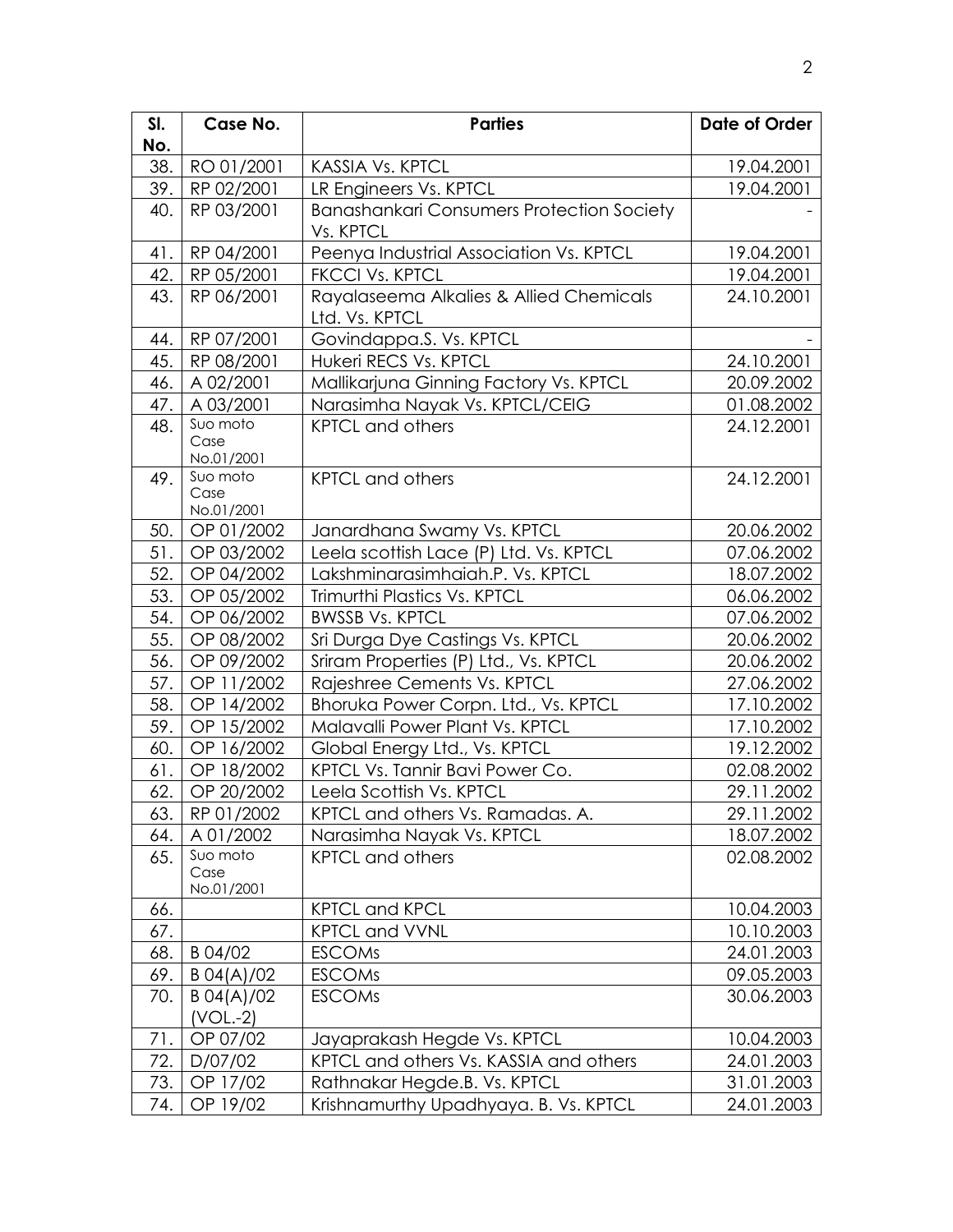| SI.  | Case No.  | <b>Parties</b>                              | Date of Order |
|------|-----------|---------------------------------------------|---------------|
| No.  |           |                                             |               |
| 75.  | OP 20/02  | Leela Scottish Lace (P) Ltd., Vs. KPTCL     | 29.11.2002    |
| 76.  | OP 21/02  | GEE DEE Comforts (P) Ltd., Vs. MESCOM       | 24.01.2003    |
| 77.  | OP 22/02  | Maruthi Manapade Vs. KPTCL                  | 06.06.2003    |
| 78.  | OP 23/02  | Arpee Electrical (P) Ltd. Vs. BESCOM        | 29.05.2003    |
| 79.  | OP 24/02  | Muralidharan.Y.G. Vs. KPTCL                 | 27.03.2003    |
| 80.1 | OP 28/02  | Sharavathi Conductors (P) Ltd., Vs. KPTCL   | 27.03.2003    |
| 81.  | OP 29/02  | Mohan Alluminium (P) Ltd., Vs. KPTCL        | 27.03.2003    |
| 82.  | OP 30/02  | Deepak Cables (India) Ltd., Vs. KPTCL       | 27.03.2003    |
| 83.  | OP 31/02  | Chaa Che Towers Welfare Assn. Vs. Dept. of  | 30.06.2003    |
|      |           | Energy                                      |               |
| 84.  | OP 32/02  | Kalyani Steels Ltd.                         | 09.05.2003    |
| 85.  | OP 33/02  | Mohammed Kasim Vs. BESCOM                   | 09.10.2003    |
| 86.  | OP 34/02  | Umashankar H.N. Vs. BESCOM                  | 06.06.2003    |
| 87.  | OP 35/02  | Wheel & Axle Plant                          | 09.05.2003    |
| 88.  | OP 36/02  | Saravana Alloy Steel (P) Ltd.               | 09.05.2003    |
| 89.  | A 02/02   | KPTCL and another Vs. Gulbarga Steels and   | 16.01.2003    |
|      |           | another                                     |               |
| 90.  | A 03/02   | AEE, O&M, Raichur Vs. CEIG                  | 09.05.2003    |
| 91.  | A 04/02   | VIMA Rubbers (P) Ltd., Vs. MESCOM &         | 19.05.2003    |
|      |           | another                                     |               |
| 92.  | OP 01/03  | Enercon India Ltd., Vs. KPTCL               | 29.05.2003    |
| 93.  | OP 02/03  | Jindal Alluminium Vs. KPTCL                 | 29.05.2003    |
| 94.  | OP 03/03  | Shriram Investments Vs. KPTCL               | 29.05.2003    |
| 95.  | OP 04/03  | JN Investments & Trading Co. Vs. KPTCL      | 29.05.2003    |
| 96.  | OP 05/03  | DEE DEE Investments Vs. KPTCL               | 29.05.2003    |
| 97.  | OP 06/03  | Topaz Investments Vs. KPTCL                 | 29.05.2003    |
| 98.  | OP 07/03  | Sanjay D Ghodawat Vs. KPTCL                 | 29.05.2003    |
| 99.1 | OP 08/03  | Ghodawat Pan Masala Vs. KPTCL               | 29.05.2003    |
| 100. | S/08/03   | Narayanapura Left Bank Canal Power House    | 17.09.2003    |
|      | (Batch-A) | & others Vs. KPTCL                          |               |
| 101. | S/08/03   | Jindal Alluminium Ltd. & others Vs. KPTCL   | 17.09.2003    |
|      | (Batch-B) |                                             |               |
| 102. | OP 09/03  | Shriram Transport Finance Co. Vs. KPTCL     | 29.05.2003    |
| 103. | OP 10/03  | Shriram City Union Finance Vs. KPTCL        | 29.05.2003    |
| 104. | OP 11/03  | Enercon Wind Farms Karnataka Pvt. Ltd., Vs. | 29.05.2003    |
|      |           | <b>KPTCL</b>                                |               |
| 105. | OP 12/03  | Lovely Fragrances Vs. KPTCL                 | 29.05.2003    |
| 106. | OP 13/03  | Mohite & Mohite Contractors Vs. KPTCL       | 29.05.2003    |
| 107. | OP 15/03  | Texmaco Industries, Coimbatore Vs. KPTCL    | 29.05.2003    |
| 108. | OP 16/03  | Dilip Thakore Publishers Vs. KPTCL          | 30.06.2003    |
| 109. | OP 17/03  | Mahabalashetty. K. Vs. MESCOM               | 29.05.2003    |
| 110. | OP 18/03  | Srikshetra Dharmasthala Vs. KPTCL           | 09.10.2003    |
| 111. | OP 19/03  | Prabhat Agri bio-tech Pvt. Ltd. Vs. KPTCL   | 29.05.2003    |
| 112. | OP 20/03  | Savitha Chemicals Ltd., Vs. KPTCL           | 29.05.2003    |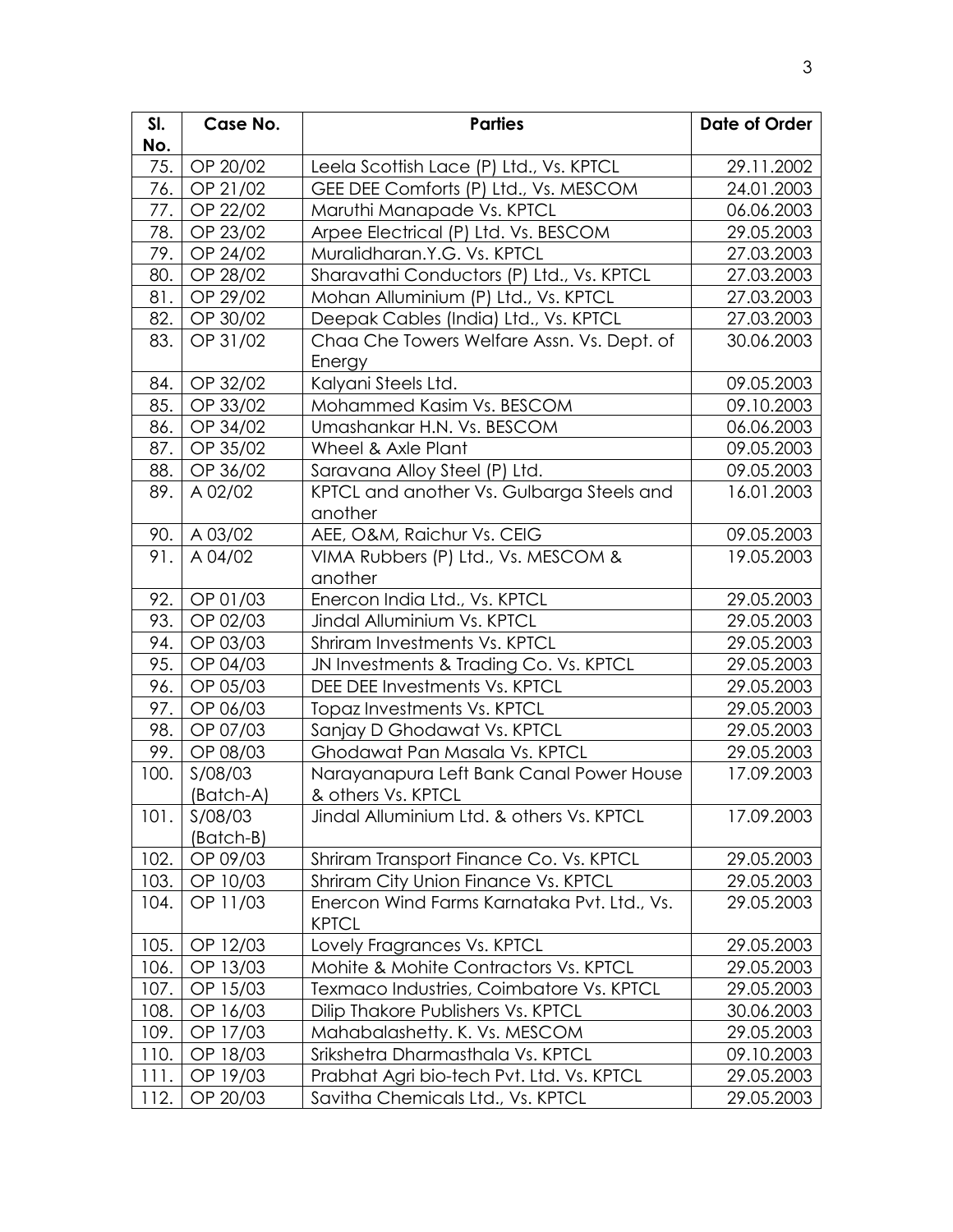| SI.  | Case No. | <b>Parties</b>                              | Date of Order |
|------|----------|---------------------------------------------|---------------|
| No.  |          |                                             |               |
| 113. | OP 21/03 | Encon Services Ltd. Vs. KPTCL               | 29.05.2003    |
| 114. | OP 22/03 | Jadhav G Swamynathan Vs. BESCOM             | 09.10.2003    |
| 115. | OP 23/03 | Noor Abudi Hadi                             | 06.06.2003    |
| 116. | OP 25/03 | KIADB Vs. MESCOM                            | 19.06.2003    |
| 117. | OP 26/03 | Sri Krishna Spinning & Weaving Mills        | 28.08.2003    |
|      |          | Vs.BESCOM                                   |               |
| 118. | OP 27/03 | Southern Ferro Ltd., Vs. HESCOM             | 29.05.2003    |
| 119. | OP 28/03 | Attire Incorporated Vs. BESCOM              | 30.10.2003    |
| 120. | OP 30/03 | Nurserymen Co-op. Society Vs. KPTCL         | 09.10.2003    |
| 121. | OP 33/03 | Filed by KPTCL                              | 17.09.2003    |
| 122. | OP 35/03 | Chief Manager, SBI Vs. BESCOM and others    | 07.11.2005    |
| 123. | OP 37/03 | Shiva Oil Industries Vs. BESCOM             | 30.10.2003    |
| 124. | OP 38/03 | Lakshman Gowda Vs. BESCOM                   | 30.10.2003    |
| 125. | RP 01/03 | Leela Scottish Vs. BESCOM                   | 09.05.2003    |
|      | RP 02/03 | <b>KPTCL Vs. Global Energy</b>              | 20.05.2004    |
| 126. | RP 03/03 | KPTCL and other 4 Distribution Companies    | 09.05.2003    |
| 127. | RP 04/03 | <b>Hukeri RECS</b>                          | 30.06.2003    |
| 128. | RP 05/03 | Review Petition filed by BESCOM             | 19.06.2003    |
| 129. | RP 06/03 | Mysore Grahakara Parishat (R)               | 07.11.2003    |
|      | RP 07/03 | SBI Vs. BESCOM                              | 20.05.2004    |
| 130. | A 01/03  | Kalleshwara Floor Mills & others Vs. BESCOM | 12.06.2003    |
| 131. | A 02/03  | Vijaya Floor Mill Vs. BESCOM                | 12.06.2003    |
| 132. | A 03/03  | Vijaya Rice Mill Vs. BESCOM                 | 12.06.2003    |
| 133. | A 04/03  | Soji & Rice Industries Vs. BESCOM           | 12.06.2003    |
| 134. | OP 39/03 | Polyhydron Ltd. Vs. HESCOM                  | 22.01.2004    |
| 135. | OP 40/03 | Santhoshimatha                              | 02.05.2004    |
| 136. | OP 41/03 | Raja Bhaskar                                | 02.05.2004    |
| 137. | OP 42/03 | Dheeru Power                                | 02.05.2004    |
| 138. | OP 43/03 | Mangalam Energy                             | 02.05.2004    |
| 139. | OP 44/03 | Gangavathi Power Company                    | 02.05.2004    |
| 140. | OP 45/03 | Ravikiran Power Projects                    | 02.05.2004    |
| 141. | OP 46/03 | Hassan Biomass                              | 02.05.2004    |
| 142. | OP 47/03 | Kodagi Biomass                              | 02.05.2004    |
| 143. | OP 48/03 | Mandya Biomas                               | 02.05.2004    |
| 144. | OP 49/03 | Dev Powergen                                | 02.05.2004    |
| 145. | OP 50/03 | RP Electricals Vs. BESCOM                   | 20.05.2004    |
| 146. | A 1/2003 | Kalleswara Floor Mills                      | 12.06.2003    |
| 147. | A 2/2003 | Vijaya Floor Mills                          | 12.06.2003    |
| 148. | A 3/2003 | Sri Vijaya Rice and Dhal Mills              | 12.06.2003    |
| 149. | A 4/2003 | Sri SS Jayanna                              | 12.06.2003    |
| 150. | A 5/2003 | AEE, Bellary Vs. CEIG and another           | 29.01.2004    |
| 151. | OP 01/04 | Hukeri RECS Vs. KPTCL                       | 10.11.2004    |
| 152. | OP 02/04 | KIOCL Vs. MESCOM and another                | 20.05.2004    |
| 153. | OP 03/04 | Master Saddam Shariff                       | 01.07.2004    |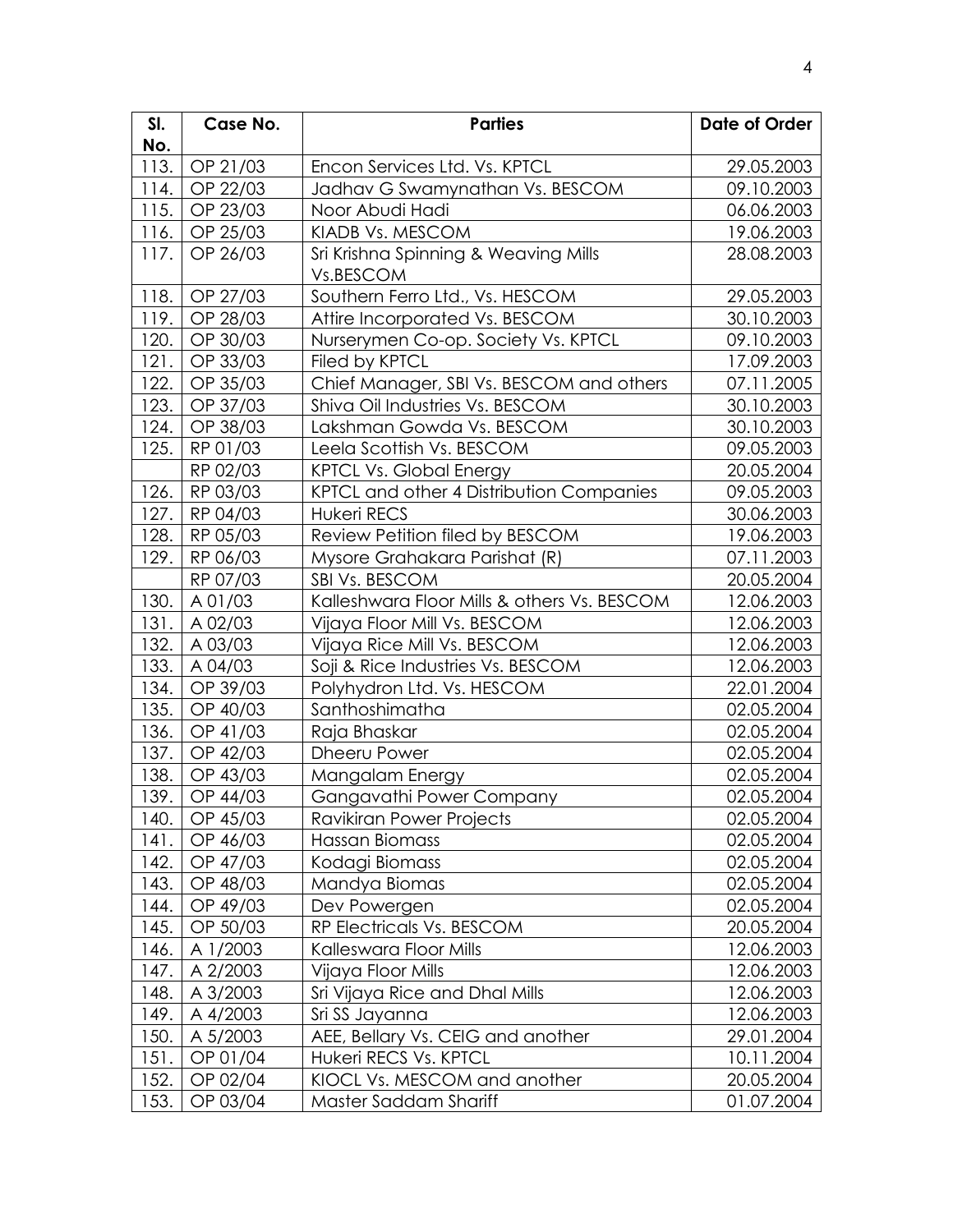| SI.  | Case No.      | <b>Parties</b>                                                            | <b>Date of Order</b> |
|------|---------------|---------------------------------------------------------------------------|----------------------|
| No.  |               |                                                                           |                      |
| 154. | OP 04/04      | Master Usman Shariff                                                      | 01.07.2004           |
| 155. | OP 05/04      | Saravana Alloy Steels Vs. BESCOM                                          | 20.05.2004           |
| 156. | OP 06/04      | A.N. Srinivasamurthy Vs. BESCOM and others                                | 19.08.2004           |
| 157. | OP 07/04      | Sri Raghuveer V Kushtagi Vs. HESCOM and                                   | 23.09.2004           |
|      |               | others                                                                    |                      |
| 158. | OP 08/04      | Southern Ferro Ltd., Vs. HESCOM and others                                | 26.08.2004           |
| 159. | OP 09/04      | Sri B. Premkumar Vs. BESCOM and others                                    | 01.07.2004           |
| 160. | OP 10/04      | Sri A.V. Makwana Vs. HESCOM and others                                    | 01.07.2004           |
| 161. | OP 11/04      | Sri D.R. Thimmashetty Vs. BESCOM and others                               | 14.10.2004           |
| 162. | OP 12/04      | Madras Cements Vs. KPTCL                                                  | 23.09.2004           |
| 163. | OP 13/04      | Sri R.T. Habeeb, Yellapur Vs. HESCOM and                                  | 04.11.2004           |
|      |               | others                                                                    |                      |
| 164. | OP 14/04      | Koppal Graan Vs. KPTCL and others                                         | 26.08.2004           |
| 165. | OP 15/04      | Mysore Grahakara Parishat Vs. KPTCL and                                   | 23.09.2004           |
|      |               | anothers                                                                  |                      |
| 166. | OP 16/04      | Sri Ashok Neeli Vs. HESCOM and others                                     | 04.11.2004           |
| 167. | OP 17/04      | Sri T.N. Jhartargar, Hubli Vs. HESCOM and                                 | 03.03.2005           |
|      |               | others                                                                    |                      |
| 168. | OP 18/04      | Kalyani Steels Vs. HESCOM                                                 | 04.11.2004           |
| 169. | OP 19/04      | Sri MRS Kamat, Bhadravati Vs. MESCOM and                                  | 06.01.2005           |
|      |               | others                                                                    |                      |
| 170. | OP 20/04      | Sri Keshavdas Gurumukhdas Vs. BESCOM                                      | 27.01.2005           |
|      |               | and another                                                               |                      |
| 171. | OP 21/04      | Genesys International Corpn. Vs. BESCOM                                   | 05.01.2006           |
|      |               | and others                                                                |                      |
| 172. | OP 22/04      | Principal Sainik School, Bijapur Vs. HESCOM                               | 10.03.2005           |
|      |               | and others                                                                |                      |
| 173. | RP 01/04      | Sri Kshethra Dharmasthala                                                 | 28.10.2004           |
| 174. | RP 02/04      | Sri Krishna Spinning & Weaving Mills Vs.                                  | 18.03.2004           |
|      | 175. RP 03/04 | <b>BESCOM and another</b><br>Sri Manjunatheswara Education Trust Vs. AEE, | 28.10.2004           |
|      |               | Udupi                                                                     |                      |
| 176. | RP 04/04      | RP Electricals Vs. BESCOM and another                                     | 20.05.2004           |
| 177. | RP 05/04      | Jindal Thermal Power Co. Bhuwalka Pipes                                   | 01.07.2004           |
|      |               | and others                                                                |                      |
| 178. | A 1/2004      | AEE, Gadag Vs. CEIG, Dharwad                                              | 26.08.2004           |
| 179. | A 2/2004      | AEE, Gadag Vs. CEIG, Dharwad                                              | 26.08.2004           |
| 180. | A 3/2004      | AEE, Gadag Vs. CEIG, Dharwad                                              | 26.08.2004           |
| 181. | A 4/2004      | AEE, Gadag Vs. CEIG, Dharwad                                              | 26.08.2004           |
| 182. | A 5/2004      | AEE, Gadag Vs. CEIG, Dharwad                                              | 26.08.2004           |
| 183. | A 6/2004      | AEE, Karwar Vs. CEIG, Dharwad                                             | 26.08.2004           |
| 184. | OP 01/05      | Ace Designers Peenya Vs. BESCOM others                                    | 30.06.2005           |
| 185. | OP 02/05      | Panchamahal Indl. Corpn., Mangalore Vs.                                   | 24.03.2005           |
|      |               | MESCOM and others                                                         |                      |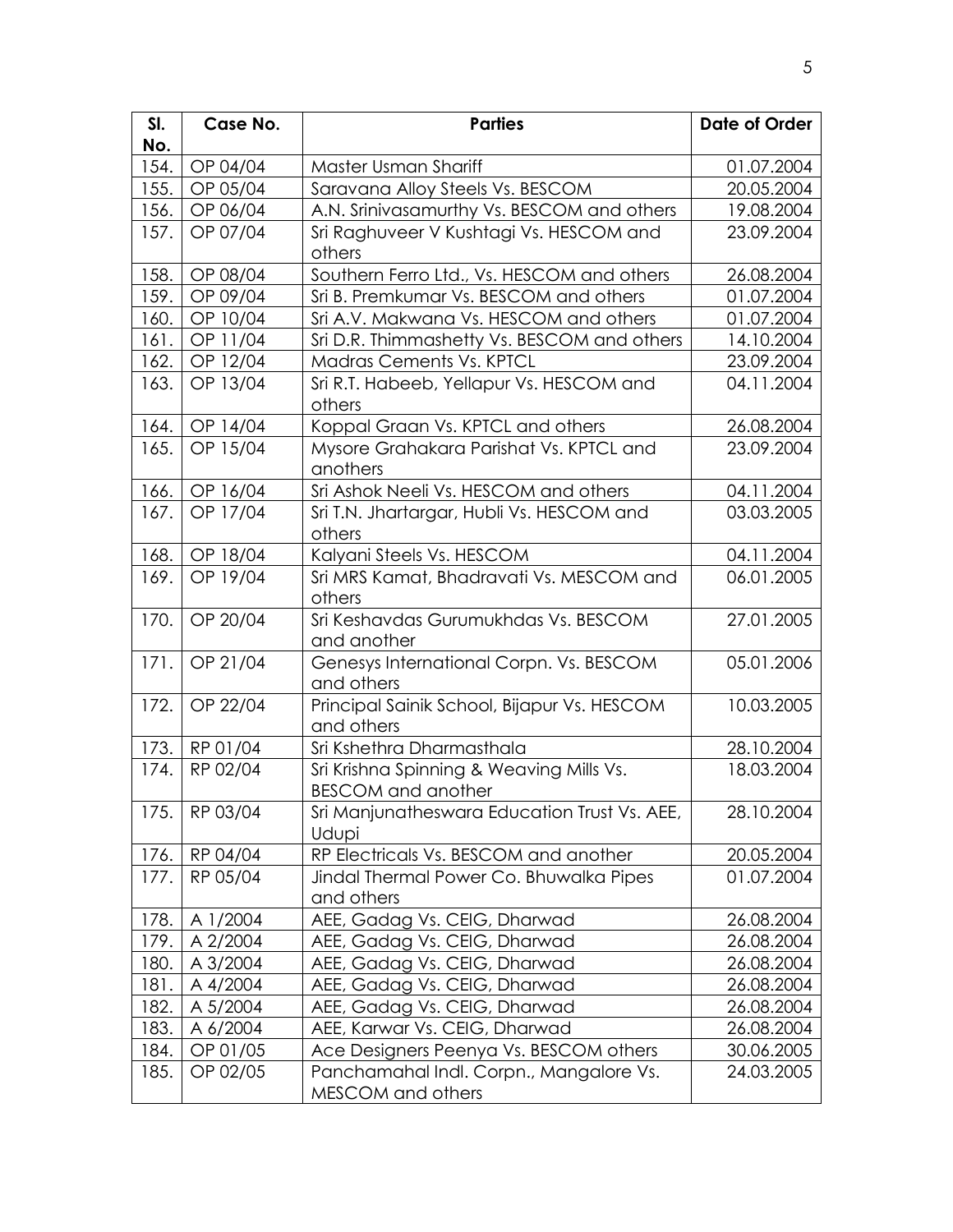| SI.  | Case No. | <b>Parties</b>                                  | Date of Order          |
|------|----------|-------------------------------------------------|------------------------|
| No.  |          |                                                 |                        |
| 186. | OP 03/05 | RK Powergen Vs. KPTCL                           | 07.04.2005             |
| 187. | OP 04/05 | Kalyani Steels Vs. KPTCL                        | 09.06.2005             |
| 188. | OP 05/05 | Sri HR Ravichandra, Bangalore Vs. BESCOM        | 07.04.2005             |
|      |          | and others                                      |                        |
| 189. | OP 06/05 | Mallik Sab Vs. HESCOM and others                | 24.11.2005             |
| 190. | OP 07/05 | M/s MC Horadi Vs. HESCOM and others             | 19.01.2006             |
| 191. | OP 08/05 | AC Bellad Vs. HESCOM and others                 | 24.11.2005             |
| 192. | OP 09/05 | Euroferro Alloy Pvt. Ltd.,                      | 26.05.2005             |
| 193. | OP 10/05 | M/s Ravi Industries, Bangalore                  | Pending                |
| 193. | OP 11/05 | KIOCL Vs. KPTCL and others                      | 24.11.2005             |
| 194. | OP 12/05 | Mittal Tower Vs. BESCOM and others              | 02.02.2006             |
| 195. | OP 13/05 | Kanvi Veerabhadreshwara Trust Vs. HESCOM        | Pending                |
|      |          | and others                                      |                        |
| 196. | OP 14/05 | Sri HR Dhanaram Singh Vs. BESCOM and            | Pending                |
|      |          | others                                          |                        |
| 197. | OP 15/05 | SCM Sugars Vs. KPTCL                            | 19.10.2006             |
| 198. | OP 16/05 | Global Energy Vs. KPTCL                         | Withdrawn              |
| 199. | OP 17/05 | Nuzhiveedu Seeds Vs. KPTCL                      | 30.11.2006             |
| 200. | OP 18/05 | Koppal Green Vs. KPTCL and another              | 29.12.2005             |
| 201. | OP 19/05 | Sri Chitrashekar Vs. BESCOM and others          | Pending                |
| 202. | OP 20/05 | Graphite India Pvt. Ltd., Vs. KPTCL and         | 02.03.2006             |
|      |          | another                                         |                        |
| 203. | OP 21/05 | Smt. Meenakshi Vs. BESCOM and others            | Pending                |
| 204. | OP 22/05 | Godi Parshwanatha Jain Mandir Vs.               | 23.03.2006             |
|      |          | <b>BESCOM</b> and others                        |                        |
| 205. | OP 23/05 | Nuzhiveedu Seeds Vs. KPTCL                      | 30.11.2006             |
| 206. | OP 24/05 | Nuzhiveedu Seeds Vs. KPTCL                      | 30.11.2006             |
| 207. | OP 25/05 | Nuzhiveedu Seeds Vs. KPTCL                      | 16.11.2006             |
| 208. | OP 26/05 | RK Powergen Vs. KPTCL                           | 23.03.2006             |
| 209. | OP 27/05 | Ramachandra Rexines Ltd. Vs. BESCOM and         | Pending                |
|      |          | another                                         |                        |
| 210. | OP 28/05 | Sri AS Puttamadaiah Vs. BESCOM and others       | Pending                |
| 211. | RP 01/05 | Jindal Thermal Power Co. Bhuwalka and           | 07.04.2005             |
|      |          | others                                          |                        |
| 212. | RP 02/05 | Hassan Biomass                                  | 20.07.2005             |
| 213. | RP 03/05 | Dev Powergen                                    | 20.07.2005             |
| 214. | RP 04/05 | South Indian Sugar Mills                        | 20.07.2005             |
| 215. | RP 05/05 | <b>KPTCL</b>                                    | 20.07.2005             |
| 216. | RP 06/05 | Renewable Energy Dev. Assn.                     | 20.07.2005             |
| 217. | OP 01/06 | Sagar Power Vs. GESCOM and another              | 04.09.2006             |
| 218. | OP 02/06 | AMR Power Ltd. Vs. GESCOM and another           | Subsequently not filed |
| 219. | OP 03/06 | Nirmala Power Vs. GESCOM and another            | 04.09.2006             |
| 220. | OP 04/06 | Bhadragiri Power Ltd. Vs. GESCOM and<br>another | 04.09.2006             |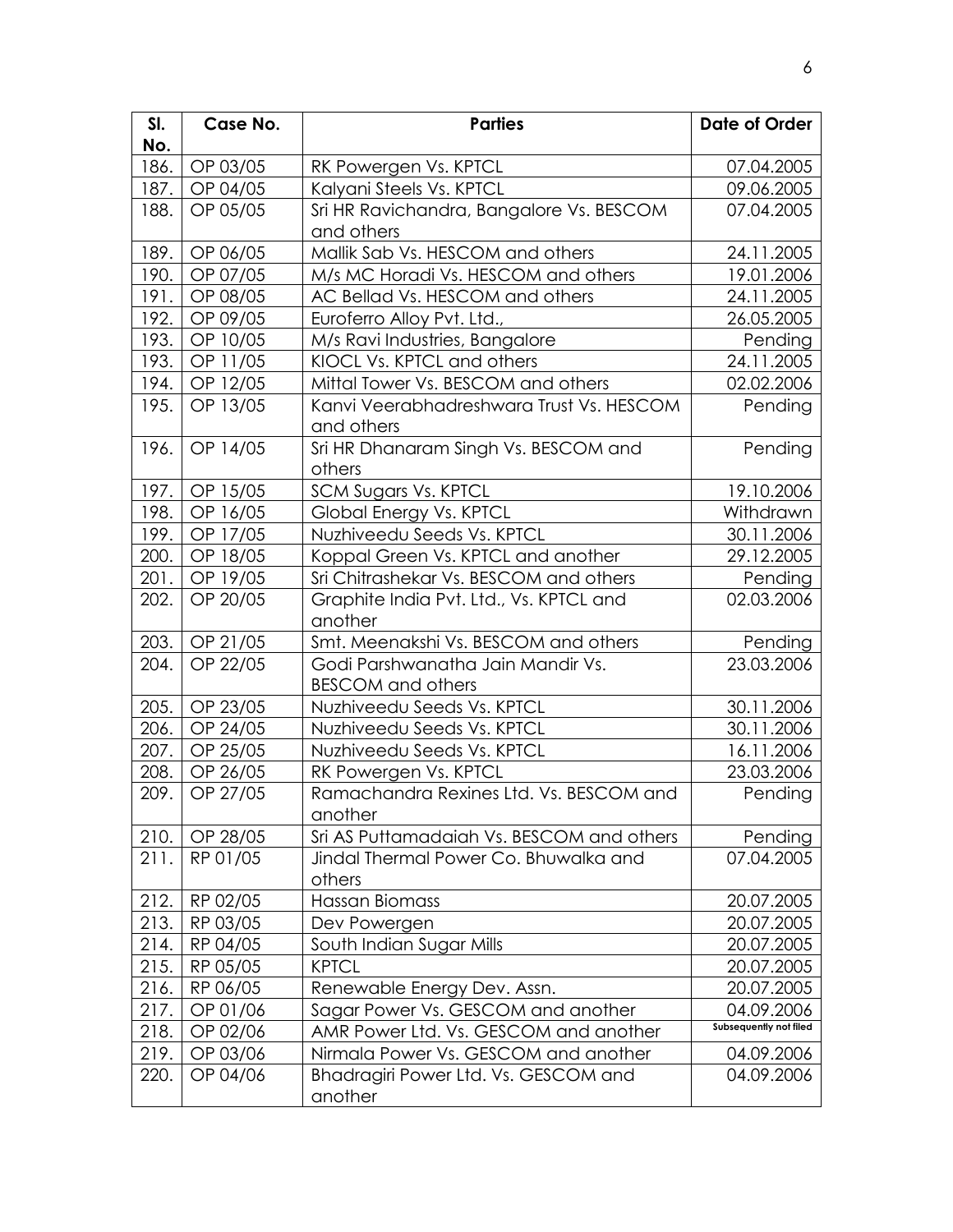| SI.<br>No. | Case No. | <b>Parties</b>                                               | Date of Order |
|------------|----------|--------------------------------------------------------------|---------------|
| 221.       | OP 05/06 | Sri H. Shanthamuniyappa Vs. BESCOM and<br>others             | Pending       |
| 222.       | OP 06/06 | Sri M.Venkataramaiah Vs. BESCOM and<br>another               | Pending       |
| 223.       | OP 07/06 | Genesys Multitech Vs. BESCOM and others                      | Pending       |
| 224.       | OP 08/06 | Sri Ashok Pascal Naronha Vs. MESCOM and<br>others            | Pending       |
| 225.       | OP 09/06 | RK Powergen Vs. KPTCL                                        | 23.03.2006    |
| 226.       | OP 10/06 | Shamanur Sugars Vs. KPTCL and others                         | Withdrawn     |
| 227.       | OP 11/06 | Shamanur Sugars Vs. KPTCL and others                         | Withdrawn     |
| 228.       | OP 12/06 | Madras Cements Vs. KPTCL and others                          | 06.07.2006    |
| 229.       | OP 13/06 | Renewable Energy Dev. Assn., Vs. MDs of all<br><b>ESCOMs</b> | 08.06.2006    |
| 230.       | OP 14/06 | Nuzhiveedu Seeds Vs. KPTCL and another                       | 30.11.2006    |
| 231.       | OP 15/06 | Srinivasamurthy & others Vs. BESCOM and<br>others            | 17.08.2006    |
| 232.       | OP 16/06 | Srinivasamurthy & others Vs. BESCOM and<br>others            | 17.08.2006    |
| 233.       | OP 17/06 | Srinivasamurthy & others Vs. BESCOM and<br>others            | 17.08.2006    |
| 234.       | OP 18/06 | Sri BC Udapudi Vs. HESCOM and others                         | Pending       |
| 235.       | OP 19/06 | Sri S Papaiah Reddy Vs. BESCOM and others                    | Pending       |
| 236.       | OP 20/06 | Rock Minerals Vs. CESC and others                            | Pending       |
| 237.       | OP 21/06 | Rock Minerals Vs. CESC and others                            | Pending       |
| 238.       | OP 22/06 | Santhosh Rice Mill, Veerapura Vs. MESCOM<br>and others       | Pending       |
| 239.       | OP 23/06 | KMC Rice Mill, Anandapuram Vs. MESCOM<br>and others          | Pending       |
| 240.       | OP 24/06 | Graphite India Vs. KPTCL and another                         | 27.09.2007    |
| 241.       | OP 25/06 | SCM Sugars Vs. State and others                              | 30.11.2006    |
| 242.       | OP 26/06 | RK Powergen Vs. KPTCL and another                            | Withdrawn     |
| 243.       | OP 27/06 | Vishwanath Sugars Vs. KPTCL and another                      | 18.01.2007    |
| 245.       | OP 28/06 | Sri T.N. Subbarao Vs. MESCM and others                       | 01.02.2007    |
| 246.       | OP 29/06 | SM Byregowda Vs. MESCOM and others                           | Pending       |
|            | OP 30/06 | Ruby Tools Vs. CESC and others                               | Pending       |
| 247.       | OP 31/06 | Shakthi Industries Vs. CESC and others                       | Pending       |
| 248.       | OP 32/06 | M/s Poweronics Vs. State and others                          | 03.05.2007    |
| 249.       | OP 33/06 | Prakash Traders, Bellary Vs. GESCOM and<br>others            | Pending       |
| 250.       | OP 34/06 | Bhagyanagar Solvent Vs. State and others                     | 31.05.2007    |
| 251.       | OP 35/06 | Sri Ramesh Babu Vs. CESC and others                          | Pending       |
| 252.       | OP 36/06 | Indira Power Vs. State and others                            | 27.09.2007    |
| 253.       | OP 37/06 | Gokhatak Enterprises Vs. MESCOM and<br>others                | Pending       |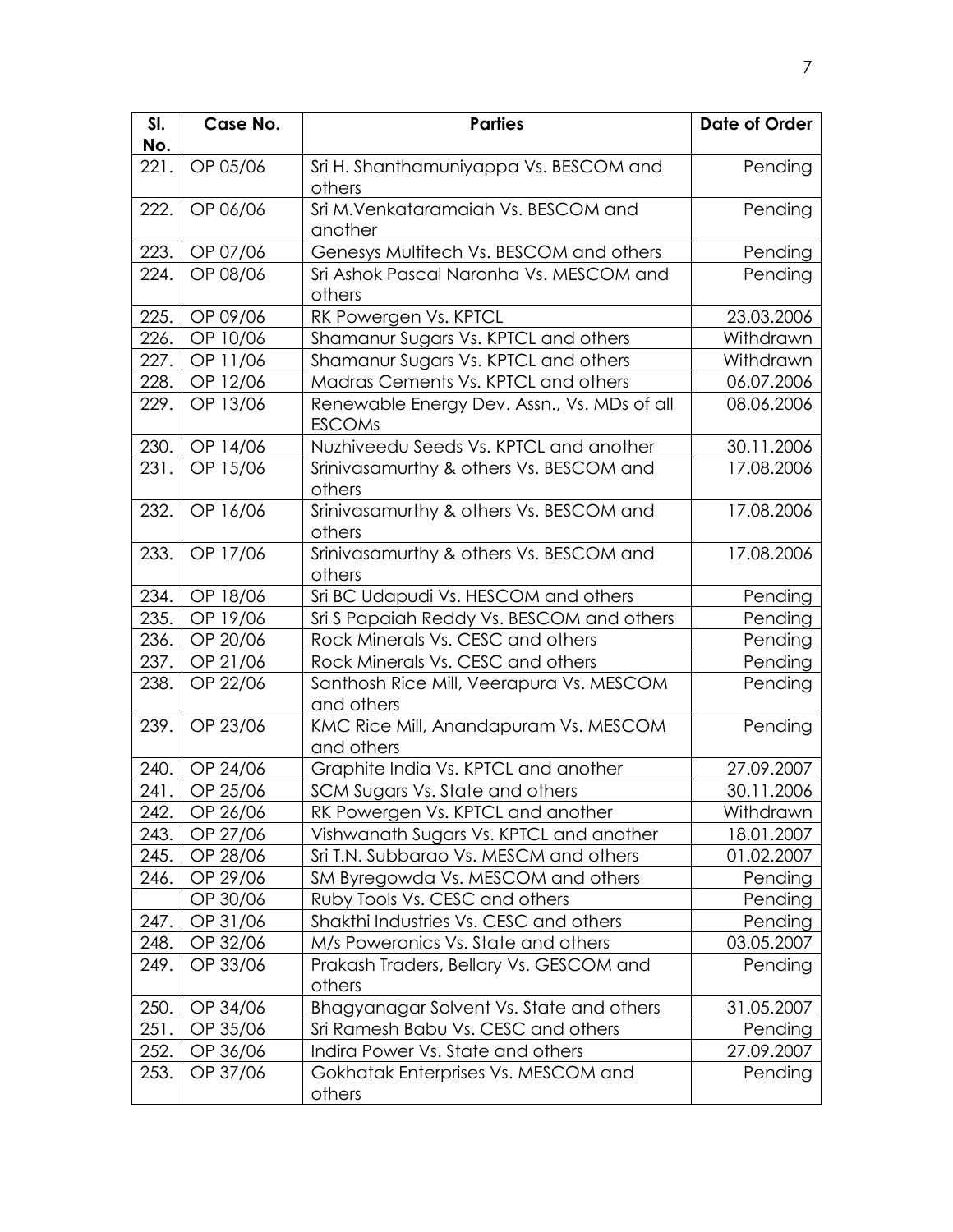| SI.   | Case No. | <b>Parties</b>                                   | Date of Order |
|-------|----------|--------------------------------------------------|---------------|
| No.   |          |                                                  |               |
| 254.  | OP 38/06 | Renuka Sugars Vs. KPTCL and others               | Pending       |
| 255.  | OP 39/06 | Bannariamman Vs. State and others                | Pending       |
| 256.  | OP 40/06 | Davangere Sugars Vs. KPTCL and others            | Pending       |
| 257.  | OP 41/06 | Rajapalyam Mills Vs. KPTCL                       | 13.12.2007    |
| 258.  | OP 42/06 | Madras Cements Vs.KPTCL and others               | 13.12.2007    |
| 259.  | OP 43/06 | Vishwanath Sugars Vs. KPTCL and others           | 16.11.2006    |
| 260.  | OP 44/06 | Dhoodaganga Krishna Sahakari Sakkare             | Pending       |
|       |          | Kharkhane Vs. KPTCL and others                   |               |
| 261.  | OP 45/06 | S. Kumar, Mysore Vs. CESC and another            | Pending       |
| 262.  | OP 46/06 | Dandeli Ferro Pvt. Ltd. Vs. State and another    | 30.11.2006    |
| 263.  | OP 47/06 | Polyhydron Pvt. Ltd., Vs. HESCOM and others      | 03.05.2007    |
| 264.  | OP 48/06 | MD, BESCOM                                       | Pending       |
| 265.  | OP 49/06 | Santhoshimatha Power Project Vs. KPTCL           | 29.11.2007    |
| 266.  | OP 50/06 | Rajabhaskar Vs. KPTCL                            | 29.11.2007    |
| 267.  | OP 51/06 | Global Energy Vs. KPTCL                          | Withdrawn     |
| 268.  | RP 01/06 | Sri AC Bellad Vs. HESCOM and others              | Pending       |
| 269.  | OP 01/07 | Dheeru Power Vs. KPTCL                           | 29.11.2007    |
| 270.  | OP 02/07 | Srinivasamurthy & others Vs. BESCOM and          | 29.03.2007    |
|       |          | others                                           |               |
| 271.  | OP 03/07 | Srinivasamurthy & others Vs. BESCOM and          | 29.03.2007    |
|       |          | others                                           |               |
| 272.  | OP 04/07 | Srinivasamurthy & others Vs. BESCOM and          | 29.03.2007    |
|       |          | others                                           |               |
| 273.  | OP 05/07 | Dhoodaganga Krishna Sahakari Sakkare             | 29.03.2007    |
|       |          | Kharkhane Vs. KPTCL and others                   |               |
| 274.  | OP 06/07 | Enercon Windfarms (India) Vs. KPTCL and          | 16.08.2007    |
|       |          | another                                          |               |
| 275.  | OP 07/07 | Dhoodaganga Krishna Sahakari Sakkare             | 29.03.2007    |
|       |          | Kharkhane Vs. HESCOM and another                 |               |
| 276.  | OP 08/07 | Koppal Green Vs. State and others                | 27.09.2007    |
| 277.1 | OP 09/07 | Enercon Windfarms (Karnataka) Vs.                | Pending       |
|       |          | <b>MESCOM</b>                                    |               |
| 278.  | OP 10/07 | Karanja Industries Vs. GESCOM and others         | 13.04.2007    |
| 279.  | OP 11/07 | Reliance Energy, Mumbai Vs. KPTCL and<br>another | Pending       |
| 280.  | OP 12/08 | SCM Sugars Vs. KPTCL and another                 | Pending       |
| 281.  | OP 13/07 | Koppal Green Power Vs. KPTCL and another         | 23.08.2007    |
| 282.  | OP 14/07 | Davangere Sugar Vs. KPTCL and another            | Pending       |
| 283.  | OP 15/07 | International Power Corpn. Vs. KPTCL and         | Pending       |
|       |          | another                                          |               |
| 284.  | OP 16/07 | Hassan Biomass Vs. KPTCL and another             | Sent to TAC   |
| 285.  | OP 17/07 | Bannariamman Vs. KPTCL and another               | Pending       |
| 286.  | OP 18/07 | Mysore Grahakara Parishat Vs. State and          | Pending       |
|       |          | others                                           |               |